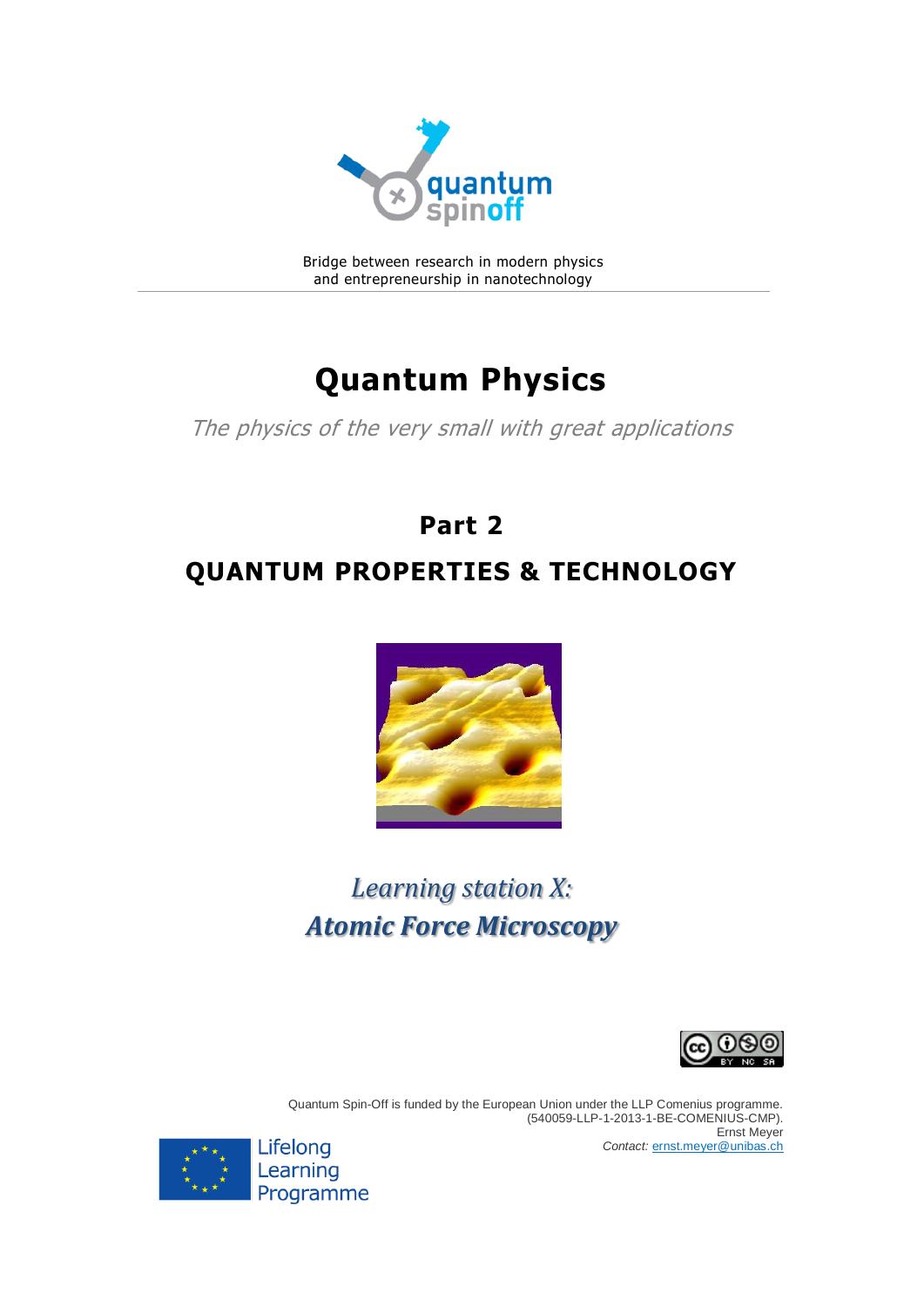## **Table of Contents**

| LEARNING STATION X: ATOMIC FORCE MICROSCOPY (AFM) |                                         |   |
|---------------------------------------------------|-----------------------------------------|---|
| $\mathbf 1$                                       | General                                 | 3 |
| 2                                                 | <b>Functional principle of the AFM:</b> | 3 |
| 3                                                 | Solutions:                              | 6 |



#### **Attribution-NonCommercial-ShareAlike 4.0 International** (CC BY-NC-SA 4.0)

Under the following terms:

- Attribution You must give [appropriate credit,](https://creativecommons.org/licenses/by-nc-sa/4.0/) provide a link to the license, and indicate if [changes were made.](https://creativecommons.org/licenses/by-nc-sa/4.0/) You may do so in any reasonable manner, but not in any way that suggests the licensor endorses you or your use.
- 
- NonCommercial You may not use the material for **commercial purposes**.

You can:

- Share copy and redistribute the material in any medium or format
- Adapt remix, transform, and build upon the material

The licensor cannot revoke these freedoms as long as you follow the license terms.

You have to refer to this work as follows:

Meyer E. (2014). Quantum SpinOff Learning Stations. Department of Physics, University of Basel, Switzerland.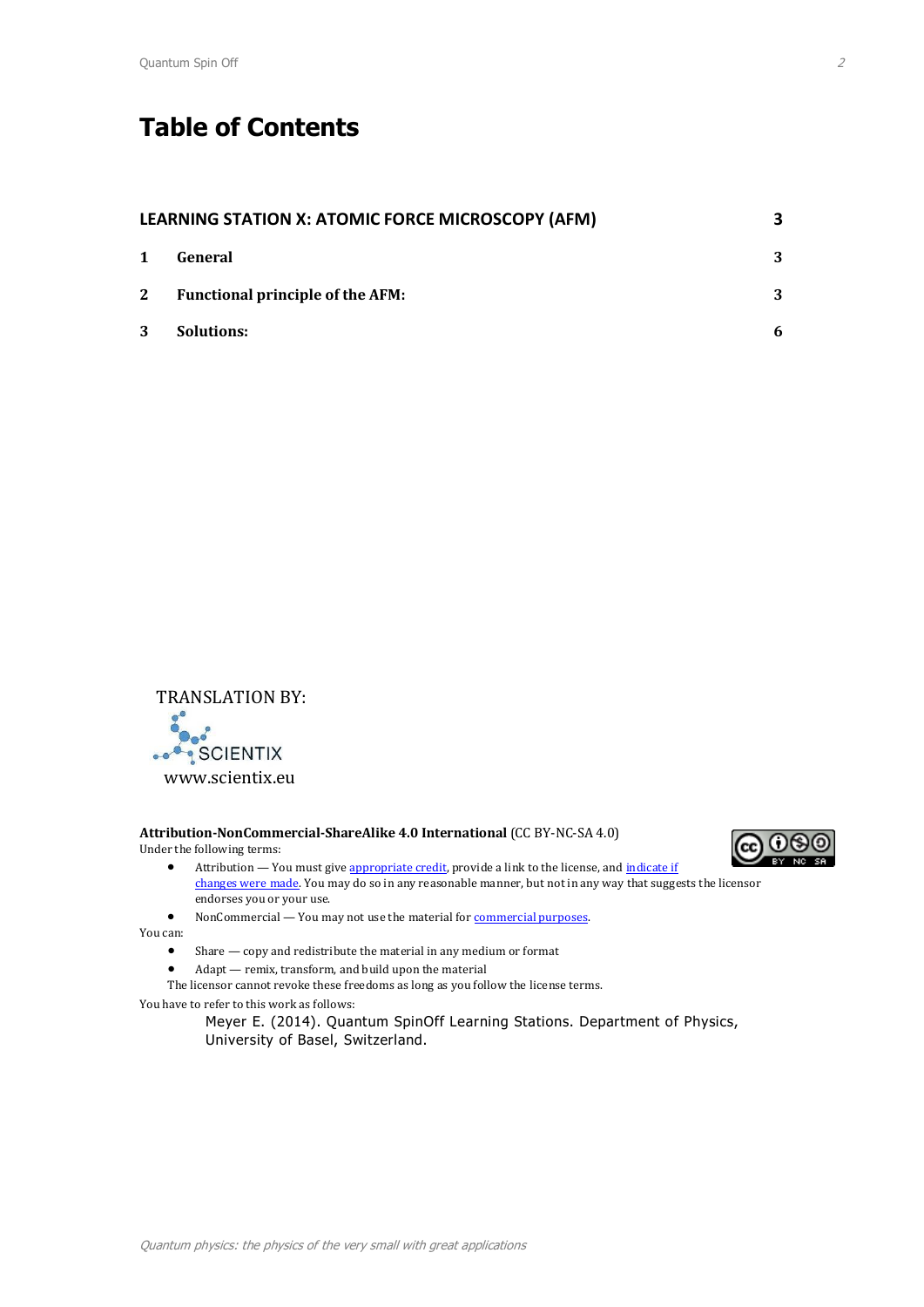# <span id="page-2-0"></span>Learning station X: Atomic Force Microscopy (AFM)

A further development of the scanning tunnelling microscope (STM) is the atomic force microscope, in short AFM. You will understand what the advantages of the AFM are compared to the STM.

### <span id="page-2-1"></span>1 General

The conductivity of most materials found in daily use is rather poor. The surfaces are insulating in particular because they are covered with oxides or organic coating.

#### **Task 1:**

Using a measuring instrument (e.g. Fluke Digital Multimeter or a comparable current and voltage meter) try to measure the resistances of surfaces, e.g. desktop, gold ring or gold jewellery, metal frame of tables and chairs etc. Increase the pressure with the measuring probe or make small scratches on metal surfaces. Do you notice a difference? How is the resistance related to the conductivity?

The tunnel current<sup>1</sup> required for the operation of the STM must flow through the sample. This is only possible if the samples have a sufficiently high conductivity or low resistance.

## <span id="page-2-2"></span>2 Functional principle of the AFM:

The atomic force microscope (AFM) is based on measuring forces. To this end a leaf spring<sup>2</sup> with a tip is used which scans the surfaces with a defined contact pressure.

#### **Task 2:**

 $\overline{\phantom{a}}$ 

Try to estimate the size of the forces between the individual atoms.

Hint: The chemical bonding energy of molecules is in the range of  $10^{-19}$  J. The typical size scale for compounds is in the range of  $10^{-10}$  m.

<sup>1</sup> Tunnel current: According to quantum mechanical calculations a tunnel current flows through an insulating layer if the thickness of the insulator is within the nanometre range.

 $2$  Leaf spring: A thin strip (approx. 5-10 micrometre thick) that is some 100 micrometres long and clamped on one side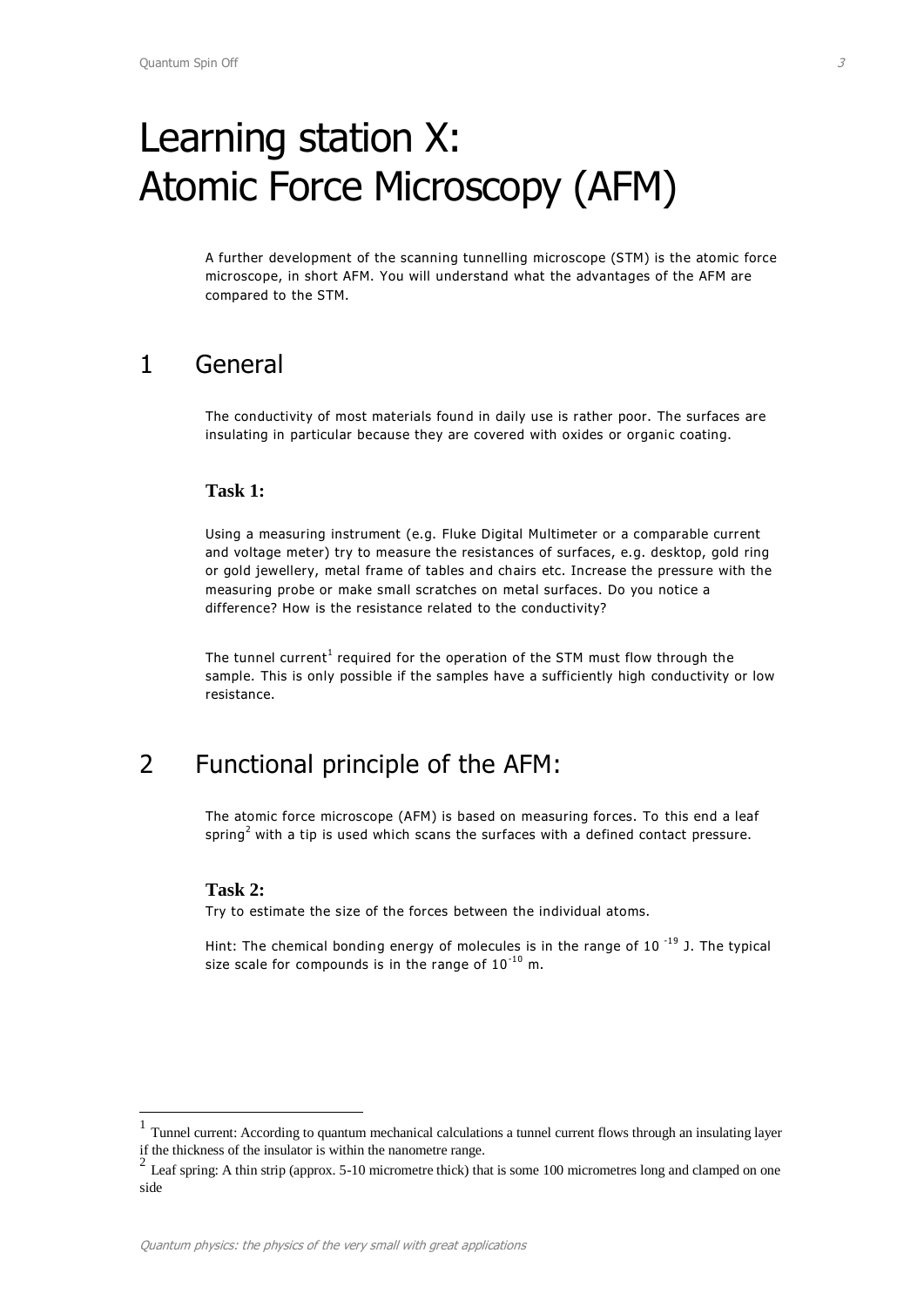

As shown in figure 1, the leaf spring, also called cantilever, is brought close to the sample. As with the STM, a signal is measured in the immediate vicinity of the surface. The deflection of the leaf spring is measured with the laser beam deflection. To this end a laser beam is reflected from the leaf spring. The reflected beam is caught by a 4 quadrant detector (four adjacent photo diodes<sup>3</sup>). By measuring the differential signals4 it is possible to determine the deflection of the cantilever.

#### **Task 3:**

Build a model cantilever with a paper or metal tip. Watch how the strip bends if the tip approaches the surface perpendicular. What happens if the tip is moved parallel to the surface?

#### **Task 4:**

l

In task 2 you estimated the forces between the atoms. What size of spring constant k of the leaf spring in N/m would you chose if you knew that the laser beam deflection can still measure deflections in the range of 1 nanometre  $(10^{-9} \text{ m})$ ?

The atomic force microscope is the most successful member of the scanning probe microscope family. As an application example look at the AFM image of a compact disc (CD).

 $3$  Photo diodes are light-sensitive electronic components. They are typically made from silicon with a doped surface layer causing a separation of charges.

<sup>&</sup>lt;sup>4</sup> Differential signals are generated by the subtraction of signals from adjacent photo diodes. For the measurement of the standard force the difference is determined between the upper and lower photo diodes.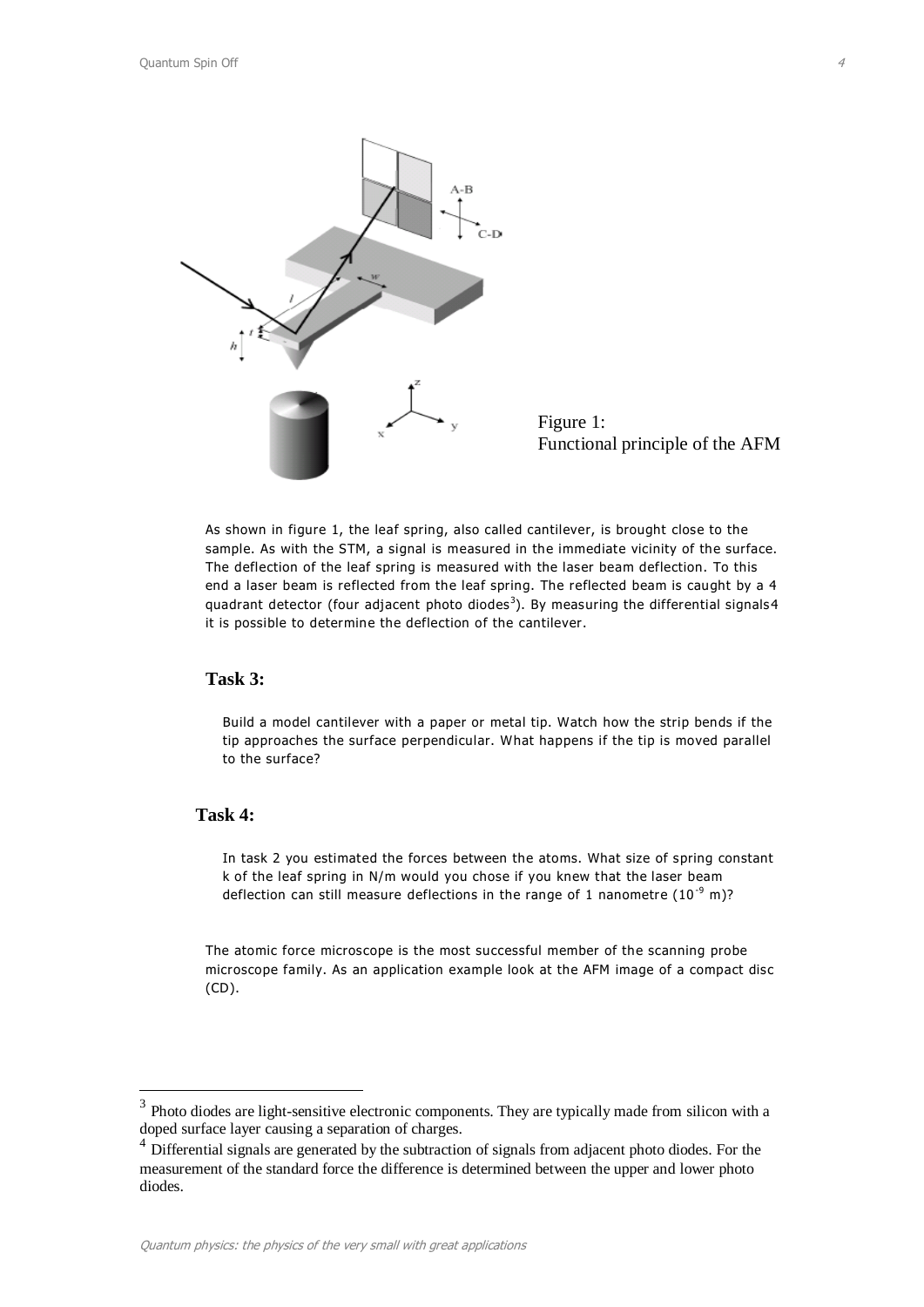



Figure 2: AFM measurements of a compact disc.

#### **Task 5**

Try to determine the length, width or depth of the bits (holes) from figure 2.